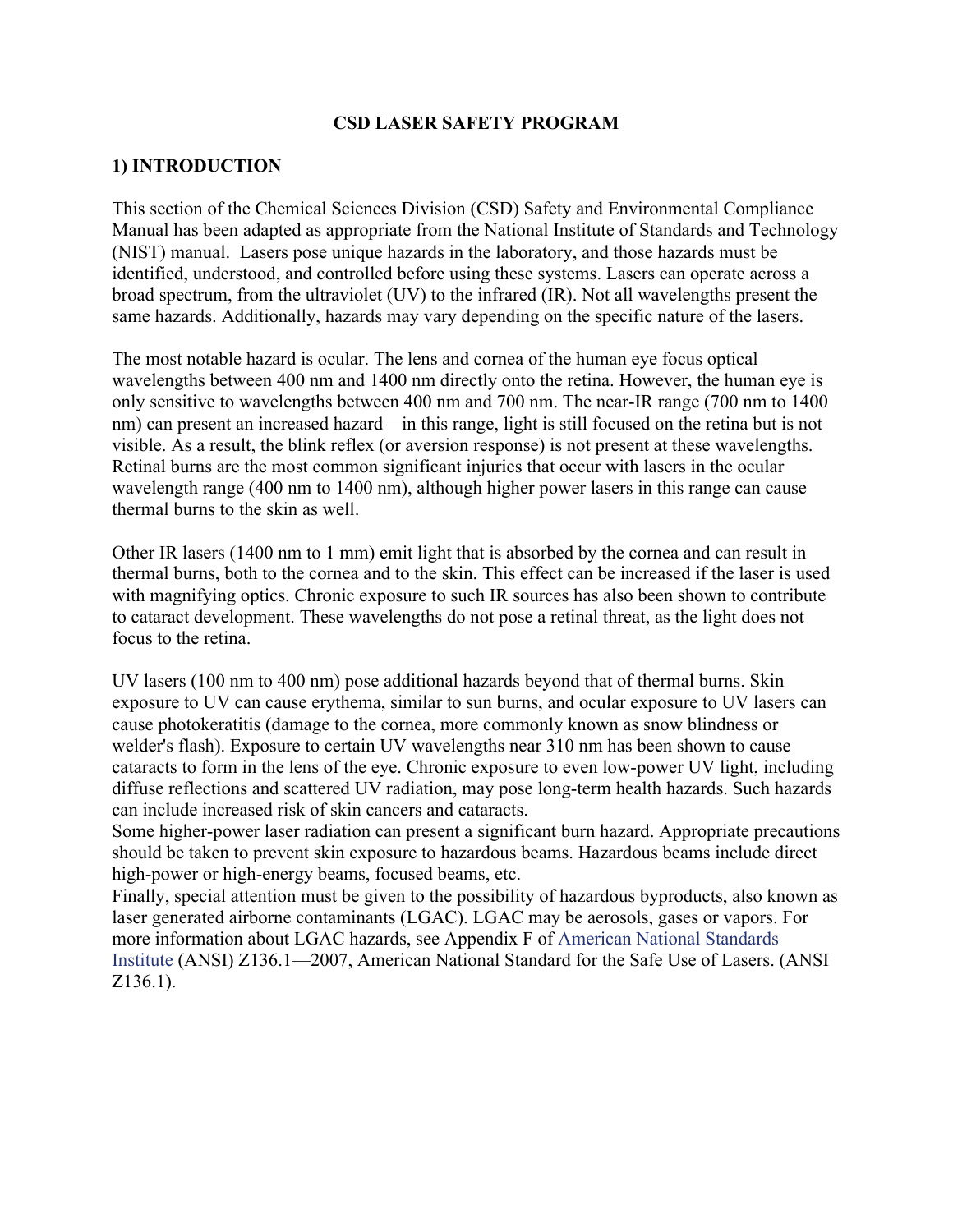## **2) PURPOSE**

As part of its goal to provide a safe and healthful workplace, the Chemical Sciences Division (CSD) is implementing this procedure related to laser safety in the workplace. This procedure applies to all CSD facilities, work locations and employees. This health and safety instruction (HSI), based on ANSI Z136.1 (2007), defines a program for laboratory laser safety to assist and protect employees, associates, and visitors of the CSD. The program as herein described must be implemented in all CSD program areas where laboratory lasers are operated.

## **3) SCOPE**

This program applies to the operation of all laboratory lasers at all CSD sites and joint institutes. *Lasers used in construction at CSD sites must be treated separately and are not part of this program*.

# **4) POLICY**

The CSD policy on laser safety requires that all lasers and laser systems are operated in a manner consistent with ANSI Z136.1 as well as other applicable regulations. These requirements for laser safety are complex and include identification of hazards, implementation of engineering and administrative controls, proper selection and use of personal protective equipment (PPE), and training. The goal of this program is to educate laser operators of potential laser hazards and to outline the steps that must be implemented so that injuries are avoided.

The primary objective of the CSD laser safety program is to ensure that no laser radiation in excess of the maximum permissible exposure (MPE, as defined in the ANSI standard) limit reaches the human eye or skin. Additionally, the program is designed to ensure that adequate protection against ancillary hazards is provided. These ancillary hazards include the risk of electrical shock, fire hazard from a beam or from use of dyes and solvents, and chemical exposures from use of chemicals and vaporization of targets.

## **5) DEFINITIONS**

Acronyms and important terms are defined at their first occurrence in the text of this document. A list of acronyms is shown in Appendix A.

## **6) LASER ACCIDENTS AND INJURIES**

## **6.1** *It is up to the laser user to prevent laser accidents.*

It is the responsibility of the laser user to prevent laser accidents. The user accomplishes this by taking appropriate actions both before and during operation of the laser. Before operating the laser, the user must identify the hazards present and implement appropriate controls. During the operation of the laser, the user must follow correct operating procedures and proceed with alertness and care. The likelihood of a laser accident is greatest during the alignment process: 60% of laser accidents in research settings can be traced to alignment procedures. The overwhelming majority of laser-alignment accidents occur when the user is not wearing protective eyewear or is not taking steps to be protected from the possibility of stray reflections.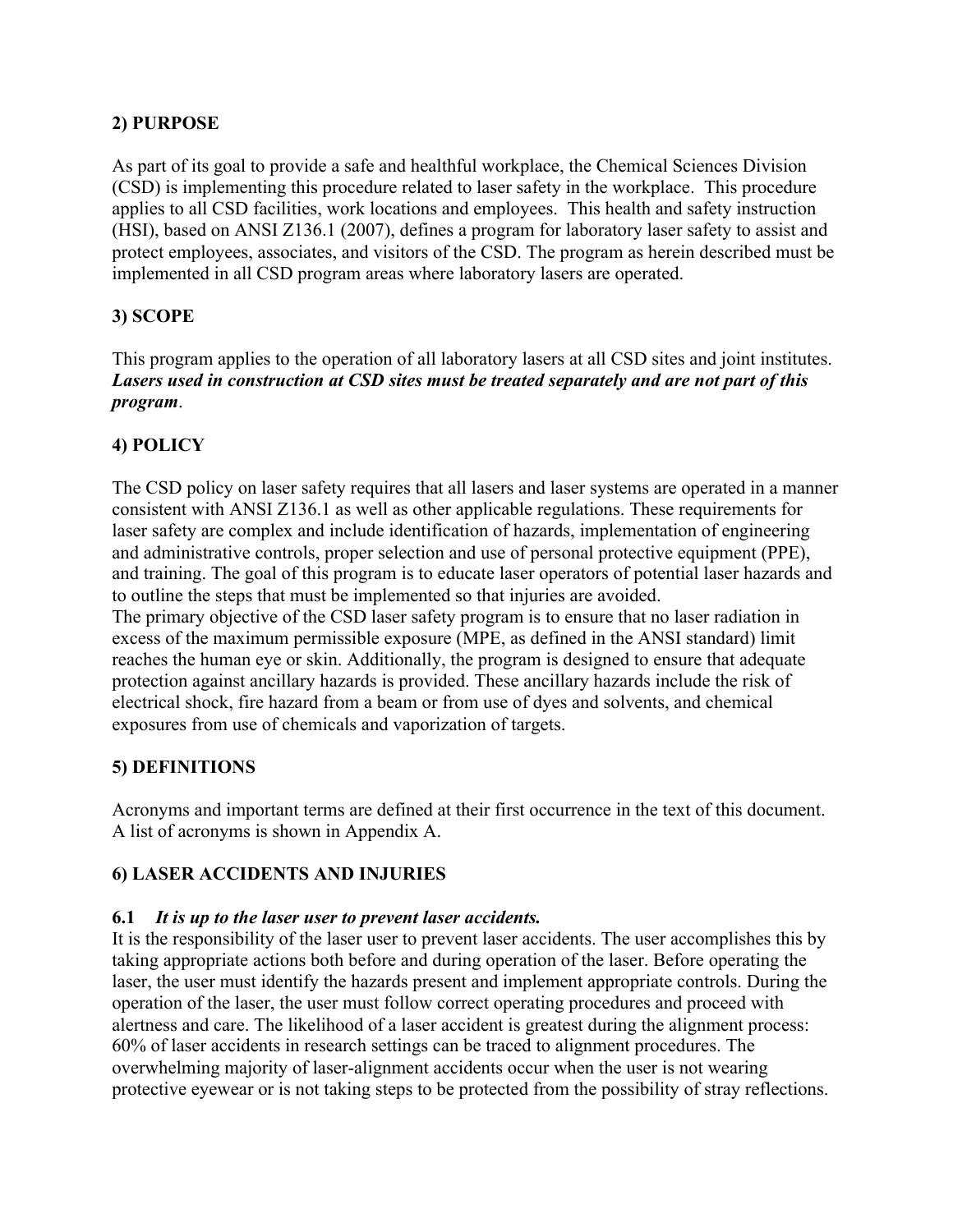Stress, fatigue, and complacency are the next greatest contributors to laser accidents.

## **6.2 What to Do in Case of a Suspected Injury**

If a laser injury occurs or is suspected, CSD injury response/reporting policies must be followed (see Section 9), even if the injured individual considers the injury to be insignificant and not likely to interfere with his/her work. The individual must seek medical attention immediately when an injury is suspected. If the suspected injury occurs during the normal business hours the individual must contact the Health Unit:

Health Services Unit – (303) 497-3801 Location: Skaggs Building, Room GB103 7:30 AM to 4:30 PM, Monday through Friday.

The Health Unit will provide treatment or a referral to an appropriate medical professional. In the event of an emergency and/or after hours, call the NOAA-Boulder emergency numbers, 911 then extension 7777. Unfortunately, most laser injuries go unreported and untreated for 24 to 48 hours. This is the critical time for injury treatment.

In addition, the injured individual must notify (or have someone notify) the Program Leader, Division Chief, Area Safety Representative (ASR), and Supervisor. Do not delay medical treatment if they are not available. The Division Chief and ASR have the responsibility to quickly inform the Division Laser Safety Officer (LSO), NOAA's Safety and Environmental Compliance Office (SECO) and NOAA management through the NOAA Web-based Accident/Illness Reporting System. While appropriate medical attention is the first concern, notifications must be made in a timely manner; CSD policy stipulates *same-day reporting*. "Near misses" should also be reported to the supervisor, ASR and the LSO, so that appropriate information can be shared, to prevent injury to others in similar circumstances.

# **6.3 Accident/Injury Investigation**

All laser accidents or injuries must be investigated. It is important for injured or affected parties to realize that the purpose of reporting and investigating is to ensure that a thorough root-cause analysis is performed of all aspects of this laser-safety program, to determine all contributing factors to the incident and to prevent similar incidents in the future; it is NOT the intent to assign individual blame for the incident. All CSD rules for incident-investigation must be followed. It is very important to initiate the investigation as soon as possible after the incident, while details and recollections or witness accounts are still fresh. The investigation should be coordinated and overseen by the CSD ASR, LSO, and by SECO personnel, at the discretion of the Division Chief. Ideally, the investigative team should include one or more other members of the CSD Laser Safety Committee (LSC) from outside the injured party's program area. A written report shall be issued and submitted to the Division Chief, as well as to SECO to be shared with senior management and CSD staff as appropriate.

# **7) RESPONSIBILITIES**

The technical-staff, technical-line-management, and collateral-duty responsibilities defined in this section pertain to those Divisions, and program areas (PAs) that operate Class 3 and/or Class 4 laboratory lasers. These responsibilities as detailed below are required of all PAs, and the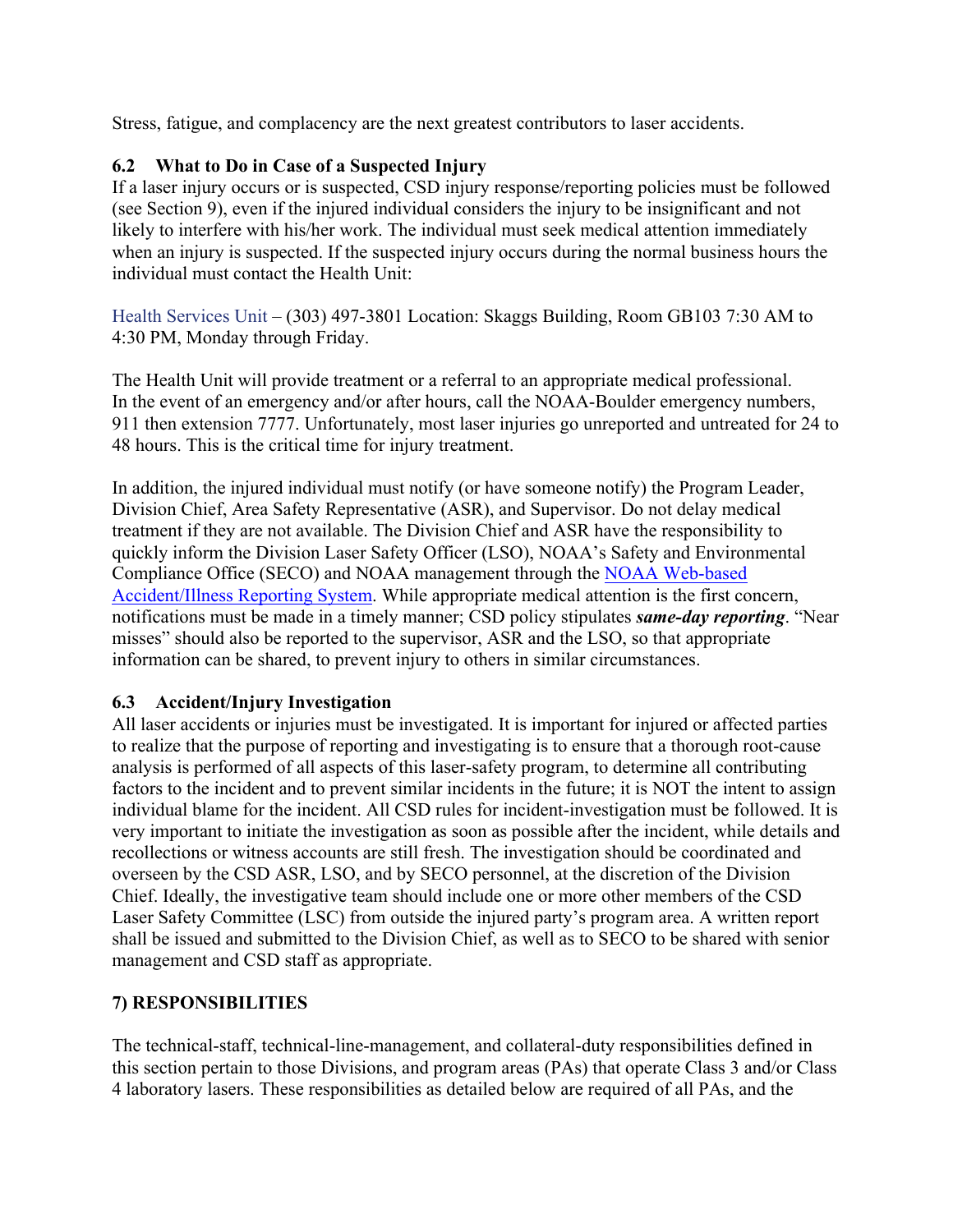following sections allocate these responsibilities based on the typical CSD technical chain of command: Division Chief – Program Leader – Project Leader – lab personnel. However, for those parts of CSD that do not have this structure, the specific responsibilities must be assigned and documented by the CSD Director as appropriate.

# **7.1 Authorized User**

Authorized Users are responsible for their own safety and the safety of those around them, including new users under observation (see Section 8.1.2). An Authorized User shall operate lasers in accordance with this laser-safety program at all times and ensure that all requirements (Section 8) of this program are met. If an Authorized User encounters a situation not covered by this program, or requires clarification of the policy, he/she is responsible for seeking guidance. In addition, all Authorized Users are expected to notify safety representatives and supervisors of any unsafe situations or practices, as well as missing or inoperative laser safety equipment. Authorized Users are required to notify the LSO of all new or altered laser installations (Section 8.4).

# **7.2 Project Leader**

Project Leaders shall ensure that laser installations meet laser-safety requirements, that adequate safety and protective equipment is supplied to staff, and that only Authorized Users are operating laser equipment.

# **7.3 Program Leader**

Program Leaders are responsible for the safety of Program staff and associates. Program Leaders are responsible for ensuring that staff operate lasers according to this program and to take corrective action (including installation modifications or retraining, for example) when deficiencies are identified, to ensure compliance. Program Leaders are responsible for authorizing new users after necessary training and observation (by the Program Leader or designee) and maintaining records of authorization (See Section 8.1.2).

# **7.4 Division Director**

The Division Director is responsible for the safety of all Division staff and associates. With regard to laser safety, division management is responsible for ensuring the implementation of this program in all program areas that operate Class 3 and/or Class 4 laboratory lasers. Therefore, the Division Director is responsible for ensuring that all users operate lasers according to this program. The Division Director seeks and obtains advice, guidance, and status reports from the ASR, LSO, and others, and takes corrective action to ensure compliance with this program. The Division Chief appoints the LSO and ASR and participates in the annual review of any Divisionlevel laser-safety policy or supplemental programs.

The responsibilities defined for Program Leaders assume that these individuals fully understand the hazards associated with lasers. If these individuals do not meet this requirement, the Division Chief shall delegate specific responsibilities to an appropriate individual or consult with the ASR and/or LSO for guidance. For example, a Program Leader may not have the laser safety expertise to properly authorize new users; in this case the Program Leader and/or Division Chief will consult with the ASR or the LSO to assess whether the proposed Authorized User has demonstrated an understanding of laser safety, both with respect to this program and to the specific laser systems under consideration. But, in all cases, the ultimate responsibility for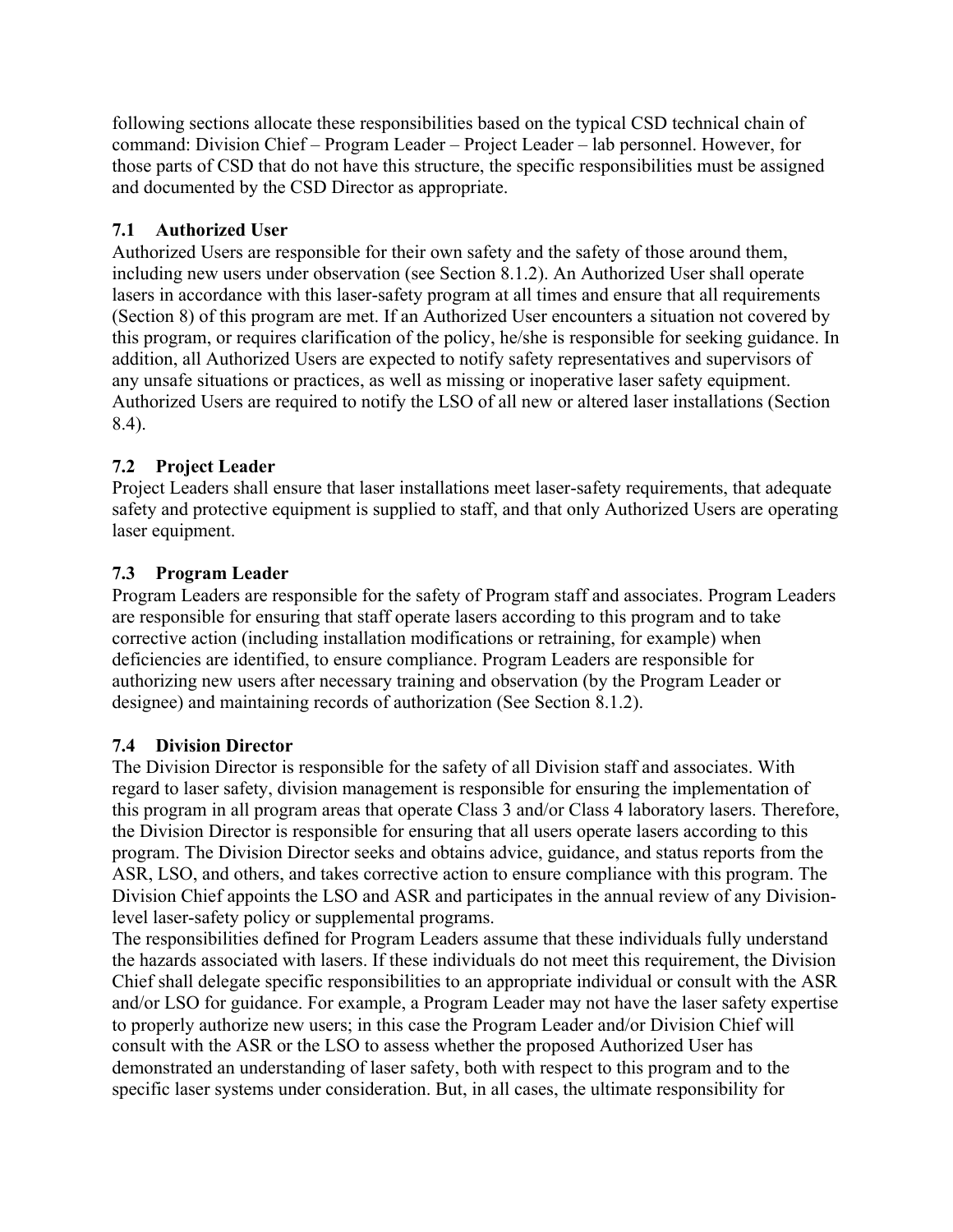authorization will remain with line management.

# **7.5 CSD Office of the Director**

The CSD Deputy Director, acting on behalf of the CSD Director, is responsible for managerial oversight of all CSD safety programs and policies and is responsible for the safety of all CSD staff and associates. With regard to laser safety, he or she is responsible for ensuring the implementation of this program in all PAs that operate Class 3 and/or Class 4 laboratory lasers.

# **7.6 Laser Safety Representative (LSO)**

The CSD Division Director, as long as laboratory lasers are used, will appoint a person to oversee the laser-safety program. The LSO:

- is responsible for guidance, oversight, and administration necessary to ensure Division compliance with this program;
- should be familiar with best practice in laser safety and is responsible for staying current with changes in regulations; this person should take advanced or supplemental laser-safety training and should fulfill additional periodic training requirements;
- leads the review of new or altered laser installations (Section 8.4); leads the annual lasersafety inspection (typically with the ASR as part of regularly scheduled safety inspections) and reports findings to the Division Director;
- informs the ASR of any changes in the Division's laser inventory;
- conducts an annual review of any Division-level laser-safety policy or supplemental programs;
- brings all potential laser-safety issues to the attention of appropriate parties and informs the Division Director of any unresolved issues; and
- ensures that periodic training or information on training opportunities are made available to Division staff and associates.

The LSO and the ASR may be the same person. If these positions are represented by more than one person, the efforts of these individuals should be coordinated to ensure overall safety and consistency of the relevant policies.

# **7.7 Area Safety Representative (ASR)**

The ASR is responsible for guidance, oversight, and administration necessary to ensure Division compliance with general safety policies. With regard to this laser-safety program, the ASR is expected to provide this broader perspective to aid the LSO in his/her role. The ASR:

- is responsible for interacting with safety-related organizations within CSD. In particular, the ASR will ensure that overall hazards (for example, electrical safety, chemical safety, and general safety concerns) are considered and documented;
- will assist, as appropriate or as merited by other potential hazards involved, with the activities of the LSO; and
- is expected to bring all potential safety issues to the attention of appropriate parties and to inform the Division Chief of any unresolved issues.

# **7.8 Laser Safety Committee (LSC)**

The LSC is a group of CSD laser-safety experts, administrators, and others as appropriate. The LSC provides an opportunity for laser-safety personnel to share lessons learned, best practices, injury and near-miss information, training opportunities, etc., and to recommend potential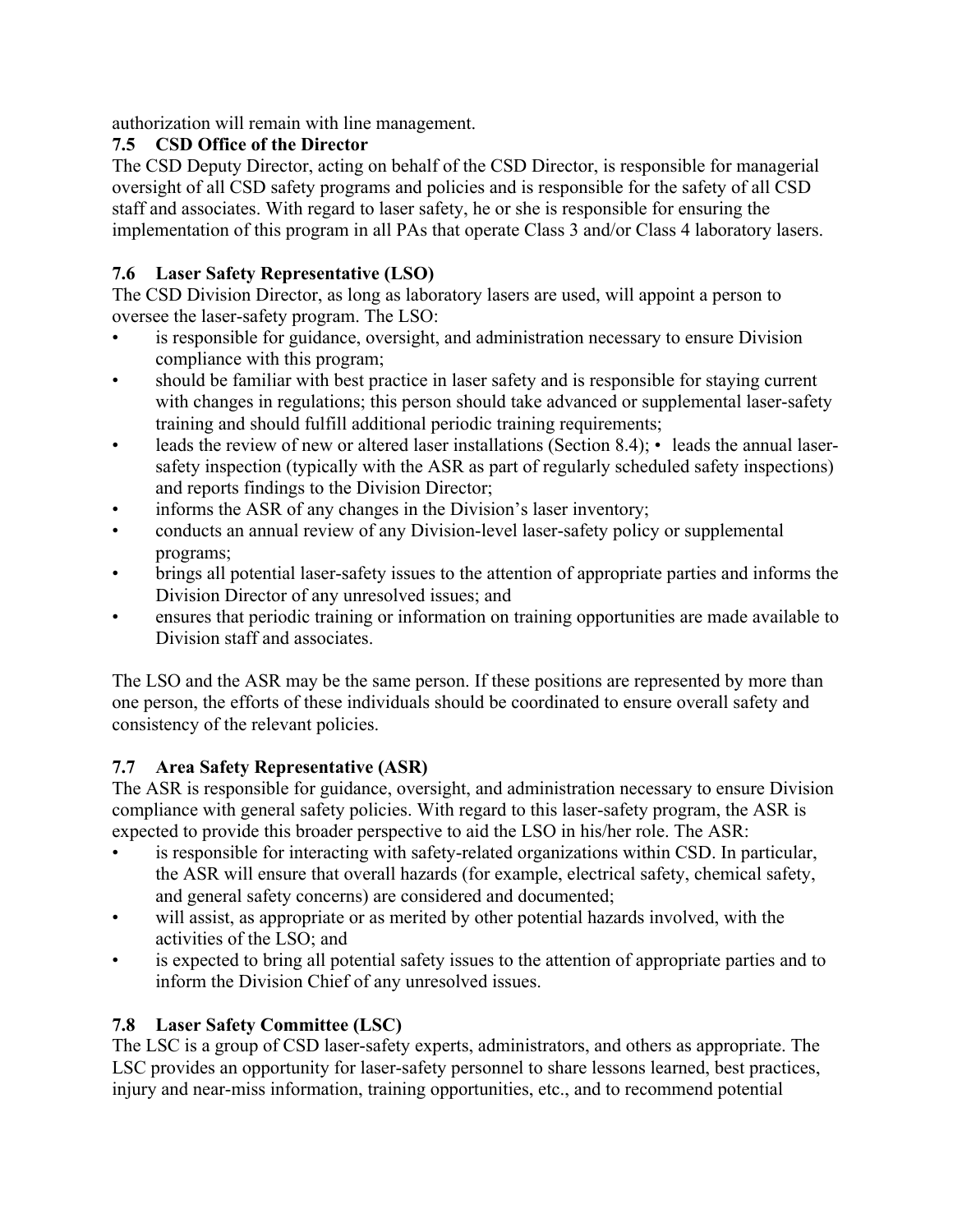improvements to this laser-safety program. The LSC shall develop, define, and communicate training procedures and opportunities for LSO, and it should assist LSO in identifying and communicating training opportunities for other personnel. The LSC also provides a pool of lasersafety experts who can take part in the investigation of laser injuries, accidents, and near misses and assist one another with laser inspections, calculations, and evaluations. The functions, membership, and procedures of the LSC shall be delineated in the LSC Charter.

## **7.9 Laser Safety Officer (LSO)**

The LSO position may be held by either one individual or by two individuals representing the CSD.

## **7.10** The LSO(s)

- must be knowledgeable about lasers and laser safety, have documented LSO training, and be familiar with the relevant ANSI laser standard(s) but do not need to be technical laser experts;
- are responsible for the CSD level administration of this program;
- will serve on the CSD LSC;
- are responsible for initiating an annual review of this laser-safety program by the LSC;
- are responsible for maintaining an inventory of Class 4, Class 3B, and invisible Class 3R lasers, coordinating baseline eye exams, providing laser safety training opportunities, and will be invited to participate in Division-level laser safety inspections.

## **8) REQUIREMENTS**

All requirements of the CSD laser safety program are based on the ANSI Z136.1 standard.

## **8.1 Personnel Requirements**

All CSD employees, associates, and visitors must fulfill CSD, as well as PA, laser-safety training and authorization requirements before they can operate lasers or laser systems on their own. The types of requirements depend on the experience, education level of the potential user, and the type of equipment used.

## 8.1.1 Training

Staff and associates who work in Class 3 or Class 4 laser areas are required to be trained in laser safety. Supervisors will ensure that appropriate training is provided to laser users and LSO(s). The level of training will depend on the degree of laser hazards. Training may include lectures, video- or software-based courses, hands-on training, and other training methods. At the supervisor's discretion, less experienced users may be required to take additional refresher training. Supervisors will consider the user's education level and cumulative laser experience when determining appropriate refresher training. Incidental staff (e.g., custodial and ancillary maintenance staff) having access to laser areas should be trained about the general nature of laser hazards and the meaning of laser-warning signs and lights, as appropriate or as part of general safety training received.

CSD must have laser-safety orientation/training procedures for all new employees,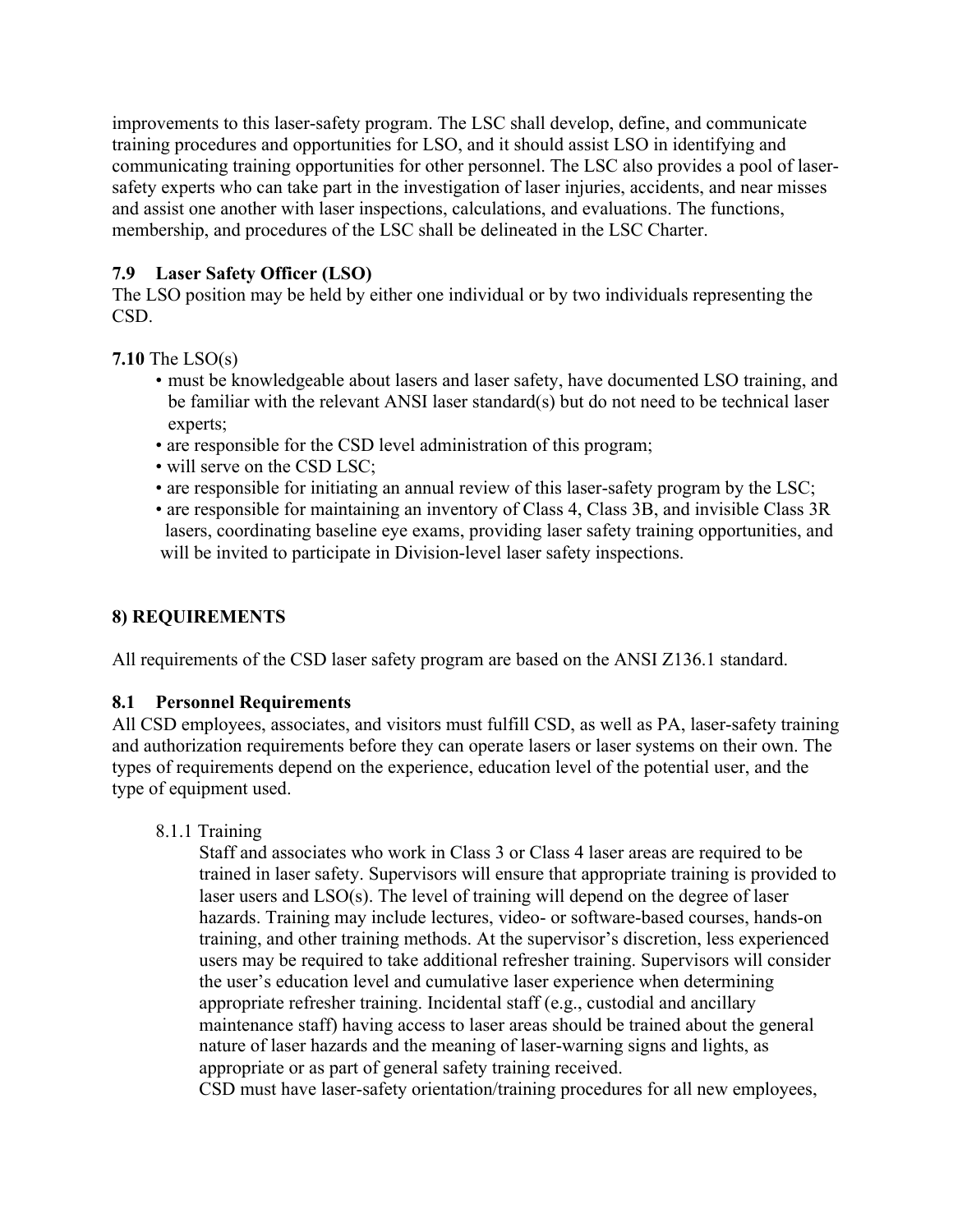associates, and guests whose work assignment requires entry into any area in which laboratory lasers are used. Such orientation procedures are intended to familiarize new personnel with this laser-safety program as well as any supplemental PA policies and procedures. For example, new personnel are required to read and demonstrate their understanding of this CSD laser-safety program to their Group Leader, including, at the option of the Group Leader, a written quiz.

Users of only low-power lasers (Section 8.2.1) are also encouraged to take lasersafety training.

All laser-safety training will be documented, with records retained by the Division and/or PA.

8.1.2 Authorization

Only Authorized Users may operate a Class 3B (or invisible 3R—see Section 8.2.3) or Class 4 laser. Personnel may be authorized upon compliance with the orientation/training requirements identified in Section 8.1.1. Line management may stipulate additional authorization requirements. New users with demonstrated laser experience and proficiency can be authorized prior to completing training requirements, provided that they sign a document certifying that an equivalent training has been successfully completed elsewhere, providing information regarding the source of the training and the laser systems for which training was received, AND stating that they will take and document appropriate CSD-provided (or CSDsanctioned) training at the earliest practical opportunity. Other methods of demonstrating existing proficiency may be possible at the discretion of the LSO(s) or LSC.

New users who are not yet Authorized Users may, as a part of their laser training, operate a Class 3B (or invisible 3R) or Class 4 laser, only under the direct supervision of an Authorized User who is present and attentive at all times. After initial authorization of a new user, there may be an observation period (duration is at the discretion of the Project Leader), during which the *new* Authorized User can operate the laser(s) only under direct observation by an Authorized User designated by the Program Leader.

8.1.2.1 *Service Personnel*

Service personnel (e.g., field service technicians) are understood to be adequately trained for the systems for which they are providing service and therefore are exempt from CSD authorization requirements. The ANSI Z136.1 standard specifies that the LSO(s) shall confirm that service personnel have adequate education and safety training. Documentation of such, from service providers, will be retained by the  $LSO(s)$ .

8.1.3 Medical Examination

ANSI Z136.1 recommends a pre-assignment eye examination for all personnel who will be working with Class 4 and Class 3B (including invisible Class 3R in the CSD laser-safety program—see Section 8.2.3) lasers. Such an examination can provide a record of the laser user's current eye-health status and establish a baseline against which any future ocular injury can be compared, but such exams do not directly contribute to the safe operation of lasers. CSD policy on such exams (whether to require, provide upon request, etc.) will be developed under the charter of the LSC and should follow the recommendations in Section 6 of ANSI Z136.1.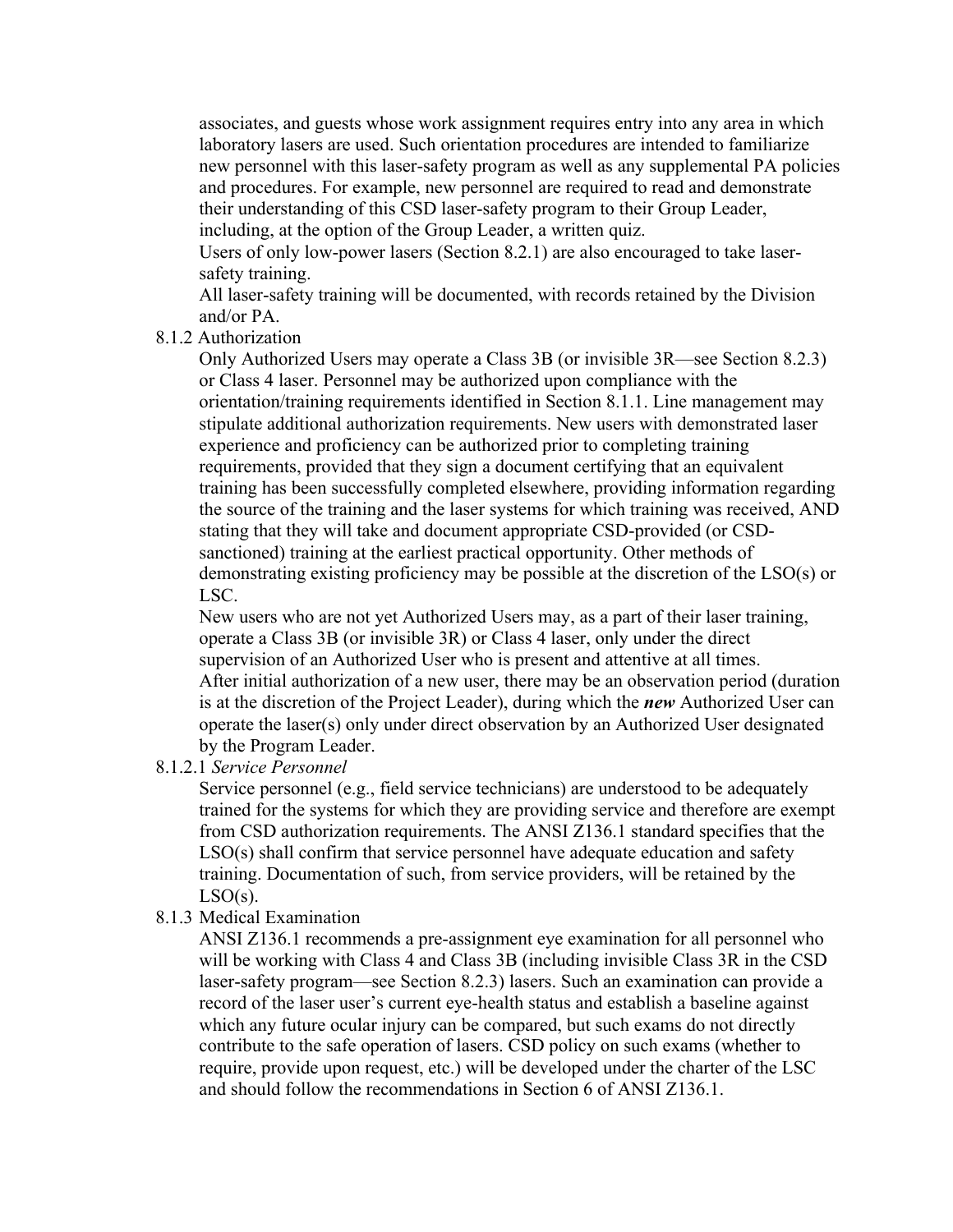Additional eye examinations may be required for laser workers in the event of any accidental or suspected eye exposure to laser radiation. See Section 6 of ANSI Z136.1.

#### **8.2 Specific Laser Laboratory Requirements**

For a discussion of laser classes, see Appendix B. For classification questions, consult the LSO(s), or ANSI Z136.1.

coordinated with other hazard- review processes, where applicable.

#### **8.3 Laser Control Area Requirements**

The following sections apply to all designated LCAs.

8.3.1 Beam Control

Within the LCA, every reasonable effort shall be made to confine all laser beams within the experimental boundaries at all times during routine operation. To establish and maintain this control, it is essential to be aware of all beams that can be classified as greater than Class 1 (including diffuse and specular reflections) and to terminate them with beam stops at the end of their useful paths. Beam stops provide protection from misaligned beams and should be placed in all appropriate and practical locations. When a beam traverses two optical tables or across aisles, the beam must be enclosed, or the access to the aisle must be blocked, to prevent exposure to the beam. Secondary reflections and missteered beams (e.g., beamsplitters, uncoated lenses, and misaligned periscopes) are common sources for unanticipated specular reflections. Appropriate beam-control measures must be taken to account for all beam paths. As a matter of standard good practice, lab layout should be designed to minimize the number of accessible laser beams at typical eye levels. Optical fiber is an excellent method for beam control of Class 3 (or lower power) lasers, as well as Class 4 lasers with up to 1 W of power. When using a fiberconfined laser, however, a hazard may still exist for a small region at the output of the fiber (from the fiber end, to a distance at which the beam expands to a safe power density). Eye hazards are increased when using direct optical viewing aids with lasercoupled fiber. For Class 4 lasers over 1 W, fiber may not be a dependable method for beam control, due to the considerable potential for fiber damage at such powers. The fiber-end hazard becomes appreciably larger for such cases, as well. The DLSR will be consulted for guidance if fiber is going to be used with powers in excess of 1 W.

#### 8.3.2 Eye Protection

The Authorized User is responsible for ensuring that appropriate laser-protective eyewear is worn by *all* personnel within the LCA, whenever Class 3B (or invisible 3R) or Class 4 laser radiation is accessible. The eye protection must have the appropriate optical density based on the wavelengths of the beams encountered, the beam intensity, and the possible exposure conditions. The calculation of minimum required OD can be complex and requires a thorough understanding of ANSI Z136.1; users should consult the LSO(s) or other LSC members, for assistance with OD calculations. Commercial software for OD calculation is available, but the use of such software does not replace the need for thorough understanding of ANSI Z136.1.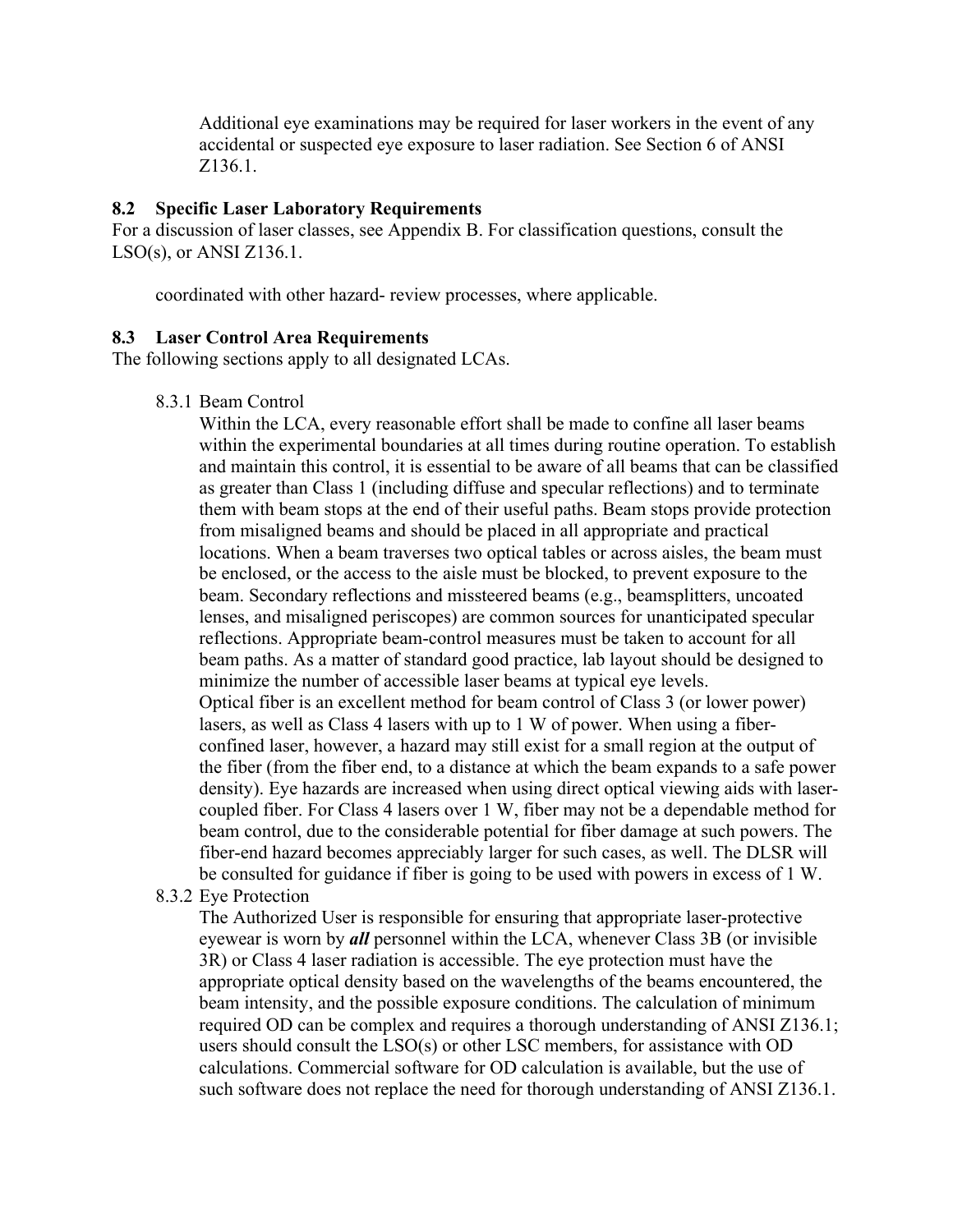OD calculation software should be evaluated by the LSO(s) and/or the LSC for appropriateness and accuracy.

If multiple lasers are to be used simultaneously, appropriate broadband protective eyewear, covering all hazardous emitted wavelengths, is required. If appropriate eyewear is not available, lasers will not be used simultaneously unless physical barriers (curtains, room dividers, beam tubes, enclosures, etc.) are in place to confine the emission and to control exposure. Of special concern is the rapidly emerging technology of broadly tunable laser sources such as "frequency combs" and supercontinuum lasers. Such lasers complicate the eyewear selection process; for such cases beam control or other engineering controls become increasingly important.

Laser-protective eyewear is not usually required for Class 2 or visible Class 3R lasers or laser systems, except in rare cases where intentional direct viewing would be required.

8.3.3 Inspections

Each laboratory must undergo a laser-safety inspection at least once per year. These may occur in coordination with regular safety inspections. The LSO(s) (possibly with help of other members of the LSC) is responsible for performing this inspection and, in possible coordination with the ASR, must submit a written report, describing findings and required corrective actions, to the Division Chief, with a copy to the LSO(s). All major safety deficiencies will be corrected before laser operation can resume; for cases where permanent correction will take time to implement, temporary protective features will be implemented (i.e., engineering and administrative controls, additional training, etc.) to protect facilities, operators, and associated personnel. Additional reviews are required for new or altered installations (see Section 8.4). 12

8.3.4 Laser Warning Lights

A red light must be provided at the entrance to the LCA or laser laboratory and shall operate when the laser is emitting radiation. Furthermore, to avoid diluting the effectiveness of the warning that such a light provides, the red light should not operate when the laser is not emitting. In the event of a failure of the warning light, prompt action shall be taken to ensure timely maintenance/repair. If operation of the warning light cannot be immediately restored, alternate measures (e.g., dated, specific signage), developed in consultation with the LSO and/or ASR, can be used for no more than five working days.

Although ANSI Z136.1 allows flexibility in types of warning lights, the lights used across either CSD campus, or across CSD as a whole, must be unambiguous in the warning provided to all personnel (including incidental personnel) who might seek entrance to a laboratory.

8.3.5 Posting

LCAs must be posted with appropriate laser-warning signs (that is, per ANSI Z136.1) that indicate the nature of the hazard(s). See Appendix C for examples of required signage. In practice, signs and warning lights (see 8.3.4) are often placed together at room entrances, even if the LCAs comprise smaller subspaces within the rooms.

#### 8.3.6 Room Access

When the laser is operating, access to the LCA by spectators or visitors must be limited and controlled by the Authorized User. Occasional visitors who require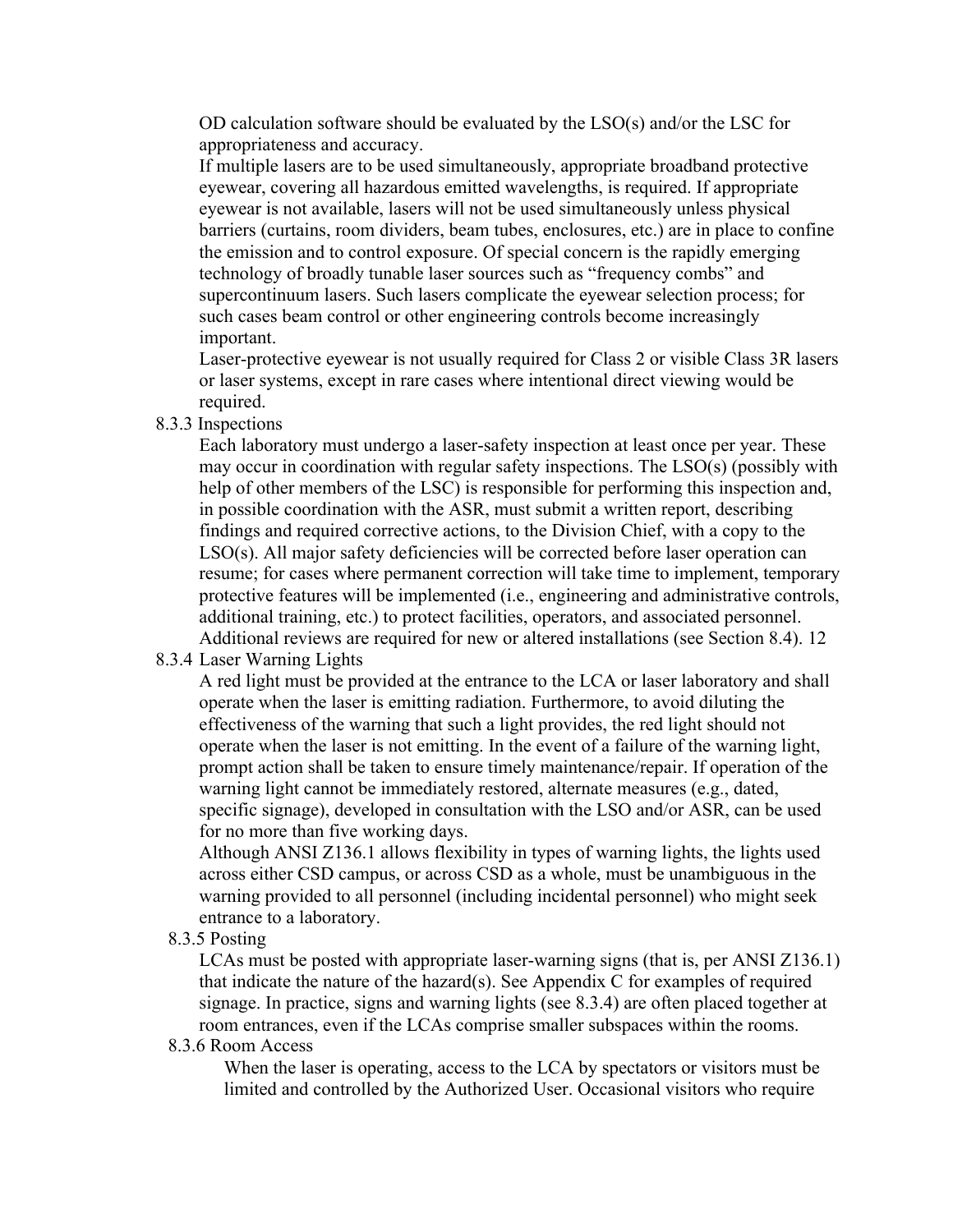access into a LCA must be accompanied by an Authorized User. When a laserwarning light is illuminated outside of a laboratory, no entry into the room is permitted, even if the LCA is typically a subspace of the room, without explicit authorization by an Authorized User who is familiar with the specific laser usage in the room at that time.

8.3.7 Substitution of Alternate Control Measures

As in the ANSI Z136.1 Laser Standard, the engineering-control measures required for Class 3B (and invisible 3R) and Class 4 lasers or laser systems may be replaced by alternate engineering controls, administrative controls, or PPE that provide equivalent protection. The Authorized User will seek approval for alternate control measures through a review process with their Project Leader, the Program Leader, and the LSO(s). The purpose of this review process is to ensure that alternate control measures satisfy all of the requirements outlined in this section. Approved alternate controls will be documented by the LSO(s).

#### **8.4 New or Altered Laser Installations**

The creation of a new LCA, arising from the introduction of a laser, is considered a new laser installation. The LSO must be informed of any new laser installations, including details (laser type and classification, laser control area, etc.) for review and documentation by the LSO. The purpose of this review is to ensure that all requirements in Section 8 are met, including the determination of whether existing training and authorization procedures are adequate for the hazards introduced by the new installation. If a new laboratory is being set up, or if there are significant and/or non-routine laser hazards involved, a more formal Division-level hazard review (including the ASR and appropriate line management) may be required. If there is question as to whether the new installation meets criteria for Division- level hazard review, the LSO will consult with the ASR and the Division Chief before proceeding. Additionally, all CSD and/or PA requirements for hazard review must be met.

A laser installation is altered when a new hazard is introduced into an existing laser installation. In this case, the Authorized User shall follow the same review process as for a new laser installation. Additionally, any written Standard Operating Procedure (SOP) for the laboratory containing the new or altered laser installation may be required to be amended, especially if a new non-laser hazard is being introduced. Section 8.2.3.1 describes SOP requirements for lasers. Moving portable lasers among laboratories (with LCAs defined and accurate signage) is not considered an alteration of the laser installation, provided that the required procedures are followed the *first* time a new hazard is introduced. In all cases, the Authorized User will ensure that the laser-warning signs posted outside the laboratory are up-to-date (see Appendix C.).

## **8.5 Other Requirements**

In addition to laser-warning signs, non-beam hazards should be posted, as appropriate, per relevant safety standards (see Section 9), to provide a general laboratory hazard assessment. Exposure to incoherent ultraviolet (UV), radio-frequency, and microwave radiation, as well as magnetic fields, must be kept as low as reasonably achievable. Levels are never to be greater than is permissible under applicable standards.

8.5.1 Electrical Safety Requirements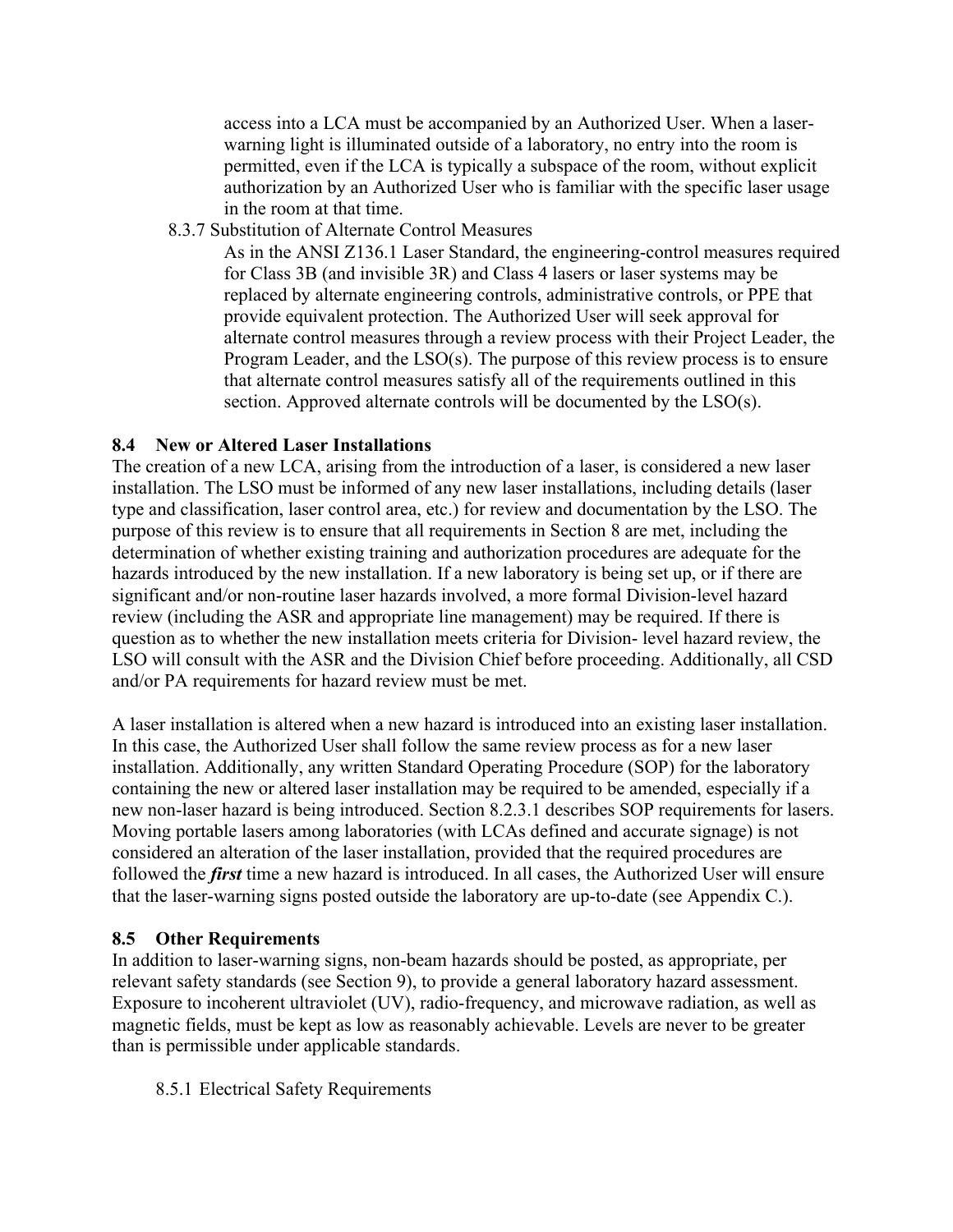Laser systems may operate at dangerous levels of voltage and current. In many cases, the electrical hazard can be greater than the optical hazard. Under such circumstances, users will adhere to electrical-safety, as well as lockout/tagout, guidelines, as referenced in Section 9.

8.5.2 Chemical Safety Requirements

Gas, vapor, and dye laser systems use chemicals that may be hazardous. Additionally, high- power lasers can produce vaporized products, e.g., laser generated air contaminants (LGAC) that may be hazardous. (See Appendix F, ANSI Z136.1 for a description of non-beam hazards associated with laser systems.) Appropriate labels and signs must be in place, and proper chemical-safety techniques, including the use of appropriate personal protective equipment, are required; see Section 9 for policies regarding gases and chemical hygiene and labeling.

8.5.3 Fire Safety Requirements

Class 3B and Class 4 lasers pose a significant fire risk. Selection of appropriate materials for beam stops, barriers, and/or curtains is crucial. Care must be taken to keep combustible and flammable materials away from the beam path. See Section 9.

## **9) REFERENCES, STANDARDS, AND RELATED REGULATIONS**

The most pertinent laser safety standard is:

American National Standards Institute (ANSI) Z136.1, 2007, *American National Standard for the Safe Use of Lasers* (or later revision). [LSO(s) shall have current versions of the ANSI standard, which is also currently available from the Doc Boulder library; LSO, depending on the extent of laser operations within Divisions, should also typically have a copy.] For non-beam hazards see OSHA 29 CFR 1910.

## **Department of Commerce Safety Manual**

via *http://www.seco.noaa.gov/HTML/Safety/Safety\_1.html*

## **NOAA Safety Policy**

via *http://www.seco.noaa.gov/HTML/Safety/Safety\_1.html*

## **Compliance with Occupational Safety, Health, and Environmental Standards and Regulations**

CSD Safety & Environmental Compliance Manual *http://www.esrl.noaa.gov/csd/safety/*

## **Electrical Safety**

National Fire Protection Association (NFPA) NFPA 70E: Standard for Electrical Safety in the Workplace (2004, or later revision). CSD Safety & Environmental Compliance Manual *http://www.esrl.noaa.gov/csd/safety/*

## **Fire Safety**

NFPA 101: Life Safety Code (2006, or later revision).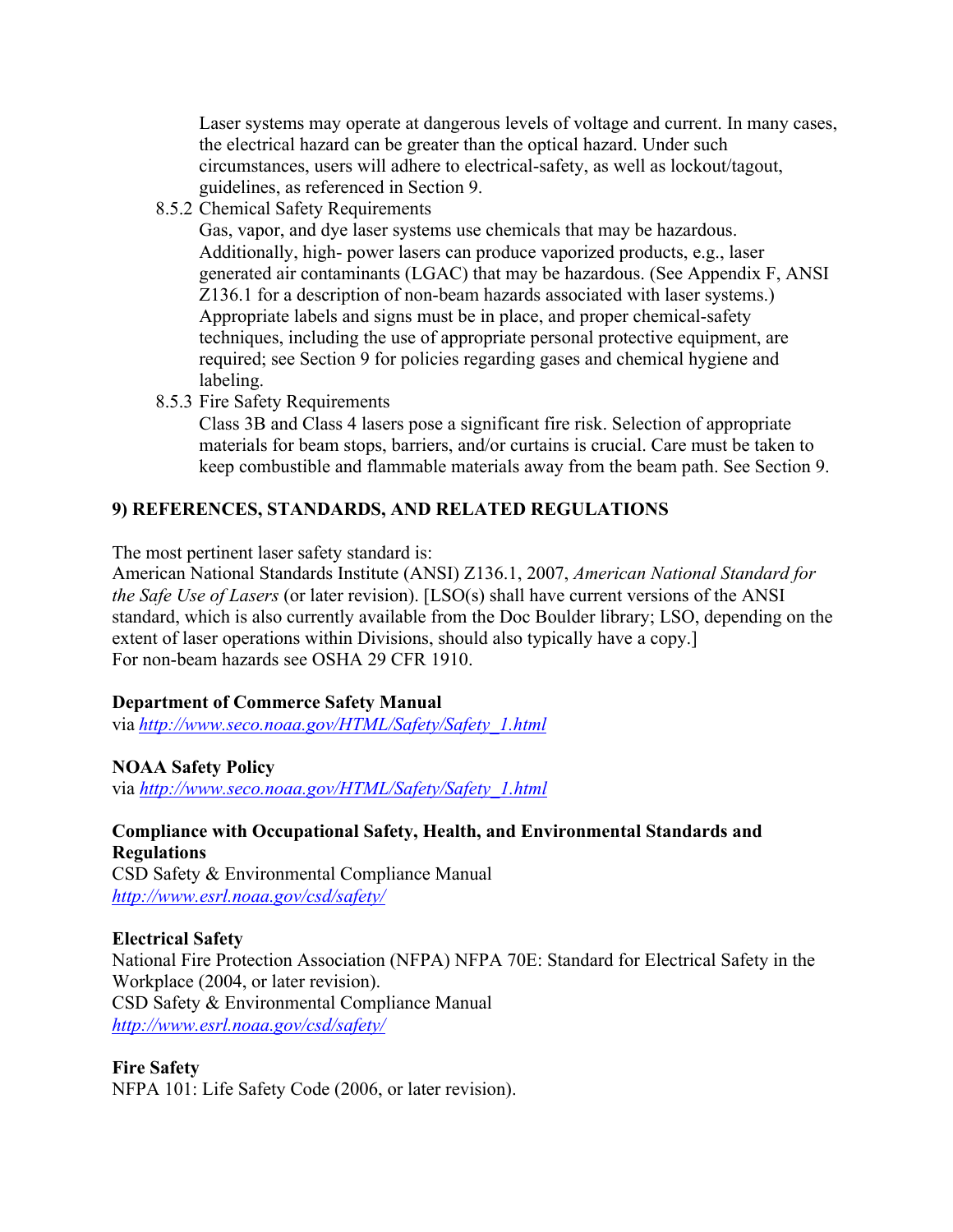NFPA 45: Standard on Fire Protection for Laboratories Using Chemicals (2004, or later revision).

#### **Gases**

CSD Safety & Environmental Compliance Manual *http://www.esrl.noaa.gov/csd/safety/*

#### **Chemical Hygiene**

CSD Safety & Environmental Compliance Manual *http://www.esrl.noaa.gov/csd/safety/*

#### **Lockout/Tagout**

CSD Safety & Environmental Compliance Manual *http://www.esrl.noaa.gov/csd/safety/*

#### **10) APPENDICES**

#### **Appendix A: Acronyms Used in this Document**

#### **Acronym Definition**

| <b>ANSI</b>  | American National Standards Institute                           |
|--------------|-----------------------------------------------------------------|
| <b>ASR</b>   | Area Safety Representative                                      |
| <b>CHPPM</b> | (US Army) Center for Health Promotion and Preventative Medicine |
| <b>CW</b>    | Continuous wave                                                 |
| <b>HSI</b>   | Health and Safety Instruction                                   |
| IR           | Infrared                                                        |
| <b>LCA</b>   | Laser control area                                              |
| <b>LGAC</b>  | Laser generated airborne contaminants                           |
| LSC          | <b>CSD Laser Safety Committee</b>                               |
| <b>LSO</b>   | Laser Safety Officer                                            |
| <b>MPE</b>   | Maximum permissible exposure                                    |
| <b>NIST</b>  | National Institute of Standards and Technology                  |
| 0D           | Optical density                                                 |
| <b>PPE</b>   | Personal protective equipment                                   |
| <b>SECO</b>  | Safety & Environment Compliance Office                          |
| <b>SOP</b>   | Standard operating procedure                                    |
| UV           | Ultraviolet                                                     |
|              |                                                                 |

#### **Appendix B: Classes of Lasers**

To provide a basis for laser safety requirements, all lasers and laser systems and/or devices in the U.S. are classified into one of several classes by the manufacturer. Corresponding labels are affixed to the laser or laser system. Understanding the laser classification is a fundamental prerequisite for any discussion of laser safety.

The following sections describe the hazard classification scheme adopted by the ANSI Z136 committee in 2007. The reader must realize that lasers or laser systems purchased prior to 2007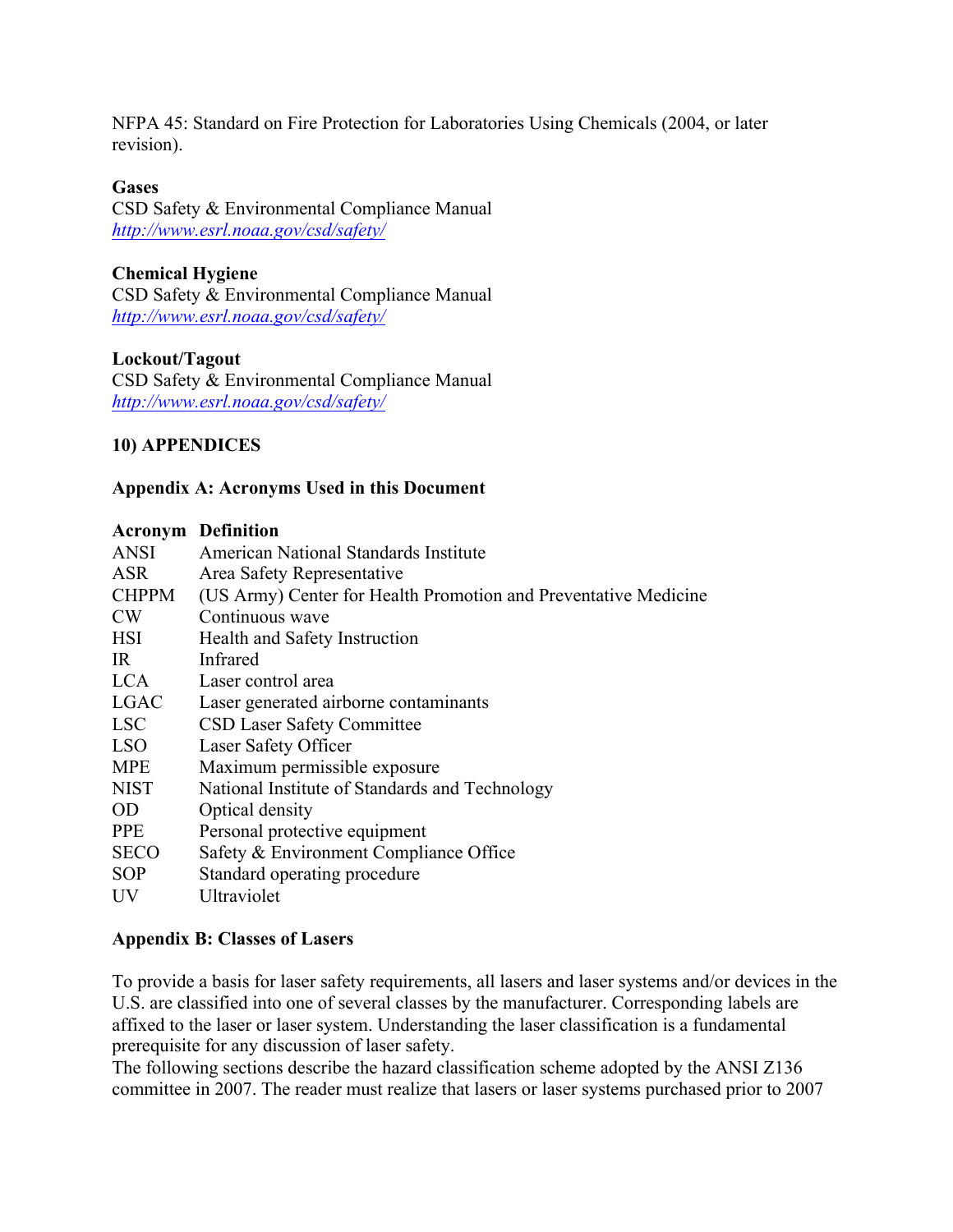may have labels that correspond to the previous ANSI Z136 classification scheme (including, in some cases, the use of Roman numerals for laser classification). Please consult the LSO if you have any questions about classification or labeling.

#### *Class 1 Lasers*

Laser products that do not emit harmful levels of radiation and are, therefore, exempt from control measures or forms of surveillance. As a matter of good practice, unnecessary exposure to Class 1 laser light should be avoided.

#### *Class 1M Lasers*

A subcategory of Class 1 lasers is Class 1M. This classification describes laser products that are safe for the unaided eye with no added optical elements, and are safe under every reasonably foreseeable viewing condition without optical aids. Labeling would state, "Do not view directly with hand-held magnifiers or microscopes" for a diverging beam, and "Do not view directly with binoculars or telescope" for collimated beams. These products are exempt from any control measures other than to prevent potentially hazardous optically- aided viewing and are exempt from other forms of surveillance.

#### *Class 2 Lasers*

Laser products that emit in the visible portion of the spectrum (400 to 700 nm) and for which eye protection is normally afforded by its natural aversion response, i.e., the human eye will blink within an exposure time *T* less than 0.25 s when exposed to Class 2 laser light. This blink reflex provides adequate protection. It is possible, however, to overcome the blink reflex and to stare into a Class 2 laser long enough to cause damage to the eye. Class 2 lasers have power levels less than 1 mW. Class 2 lasers are commonly used in alignment applications. These products are exempt from any control requirements under normal operating conditions. As a matter of good practice, doors should be closed, and appropriate warnings may be posted.

#### *Class 2M Lasers*

A subcategory of Class 2 lasers is Class 2M. This classification describes visible lasers that are safe to view by the unaided eye for 0.25 s. Like Class 1M, they are unsafe under some viewing conditions with optical aids. These products are exempt from any control measures other than to prevent potentially hazardous optically-aided viewing and are exempt from other forms of surveillance.

#### *Class 3 Lasers*

Class 3 lasers and laser systems may be hazardous under direct and specular reflection viewing conditions, but are normally not a diffuse reflection or fire hazard. The LSO can provide guidance or assistance for such classifications and appropriate control measures. Refer to Section 8.3 for operating requirements.

There are two subclasses within this classification:

• Class 3R laser systems are potentially hazardous under some direct and specular reflection viewing conditions if the eye is appropriately focused and stable, but the probability of an actual injury is small. Class 3R laser systems have power levels of nominally  $1 - 5$  mW. This range is strictly true only for visible wavelengths (400 to 700 nm). For other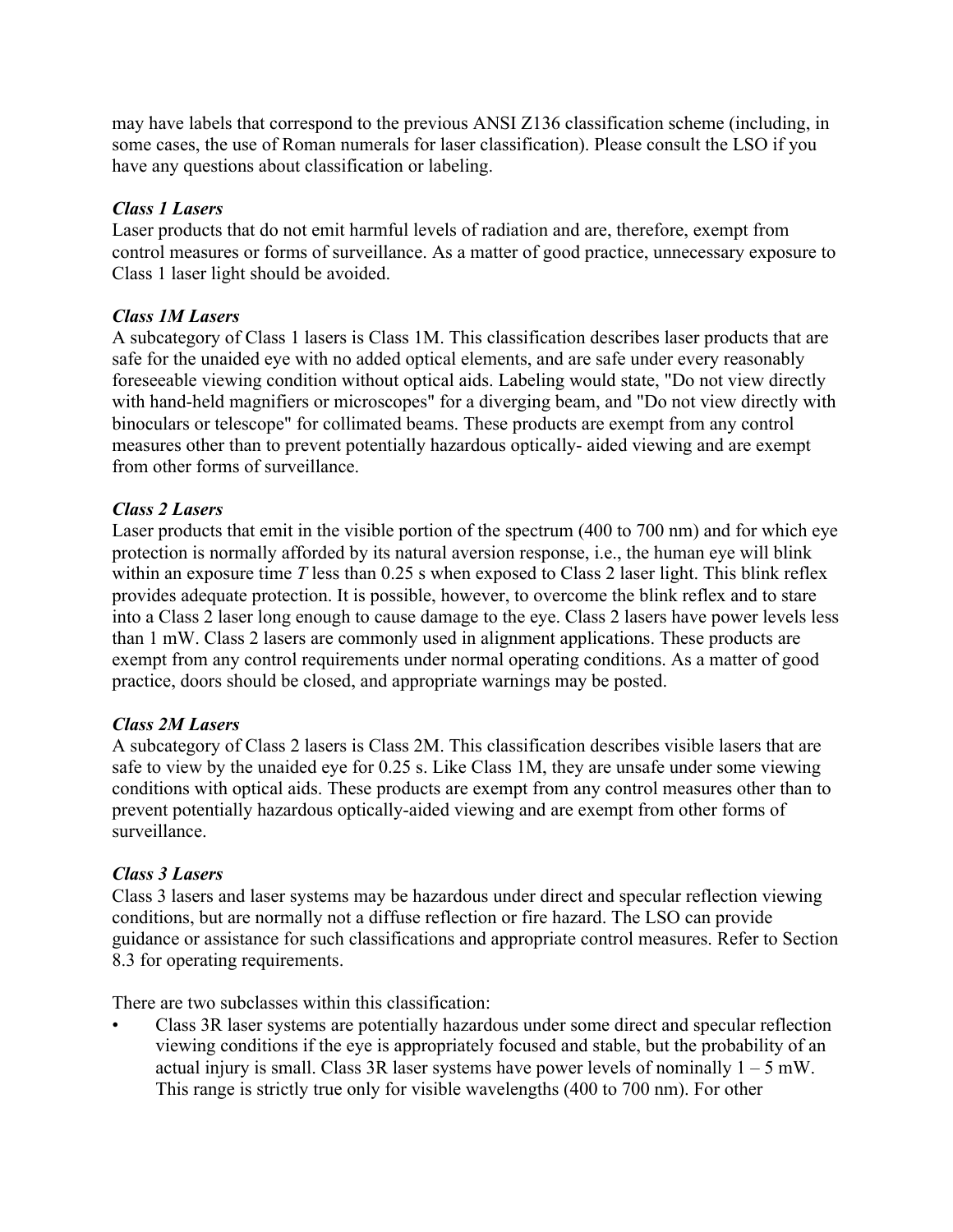wavelengths, the ANSI Z136.1 must be consulted. For those familiar with older classification schemes, Class 3R is roughly equivalent to "Class 3A" in previous versions of ANSI Z136.1. The most notable exception is for divergent-beam laser diodes and fibercoupled lasers. Many such devices that were previously classified as 3A can be Class 2M, or even Class 1M, in the new classifications.

• Class 3B (including invisible 3R in this program) lasers and laser systems may be hazardous under direct and specular reflection viewing conditions. In general, they do not pose a significant skin hazard except for higher powered lasers operating at certain wavelength regions. Class 3B lasers have power levels nominally greater than 5 mW and less than 0.5 W under cw operation. Under pulsed operation, Class 3B laser systems also cannot produce energy greater than 0.125 J within an exposure time *T* less than 0.25 s, i.e., the eye's normal blink reflex, or greater than 30 mJ/pulse within the laser wavelength region from 400 to 700 nm. For other wavelengths, ANSI Z136.1 must be consulted.

#### *Class 4 Lasers*

Class 4 lasers include all lasers that pose a hazard to the eye or skin from the direct beam and may pose a diffuse reflection or fire hazard. Class 4 laser systems may also produce LGAC and/or hazardous plasma radiation. These systems produce optical radiation at power and/or energy levels in excess of systems designated as Class 3B or below. All of the control measures in this document must be implemented.

#### **Appendix C: Examples of Laser-Warning Signs**

A laser-warning sign shall be posted outside of each laboratory containing a Class 3B (or invisible 3R) or Class 4 laser or laser system. A laser-warning sign optionally should be posted outside of each laboratory containing a visible Class 3R laser or laser system. There is no requirement for Class 1 or 2 laser systems. The type, wavelength, and power (or pulse energy, duration, and repetition rate) of each laser must be listed. If a laboratory contains lasers or laser systems that are designated by different classifications, the sign that meets requirements for the highest classification must be used to list all of the lasers. For example, if a laboratory contains both Class 2 and 4 lasers, the Class 4 sign shall be used. Examples of the required signs are shown below (*intended nominal size: 11" × 8.5"*). Templates for common laser-warning signs exist on the NIST internal safety website.

#### *Danger*

The signal word "Danger" shall be used on all signs and labels for all Class 3R (optional, for visible 3R), Class 3B, and Class 4 lasers and lasers systems. The top banner (backing the word "Danger"), the "!," and the "laser-starburst" pattern shall be red. The Class is identified in the right bottom corner. Laser-specific information is contained in the lower portion and appropriate hazard information in the upper portion. If protective eyewear is required (invisible Class 3R, Class 3B, and Class 4), the optical density (OD) of the protective eyewear and wavelength shall be shown on the sign. Users can consult with the DLSR if they need assistance determining the appropriate OD of the protective eyewear for their laser system. ANSI Z136.1 gives specific guidance on the hazard wording, with subtle differences between Class 3R, Class 3B, and Class 4. One should carefully study the ANSI standard and consult the DLSR, if he/she wishes to deviate appreciably from the hazard wording in the templates. A Class 4 example is shown below.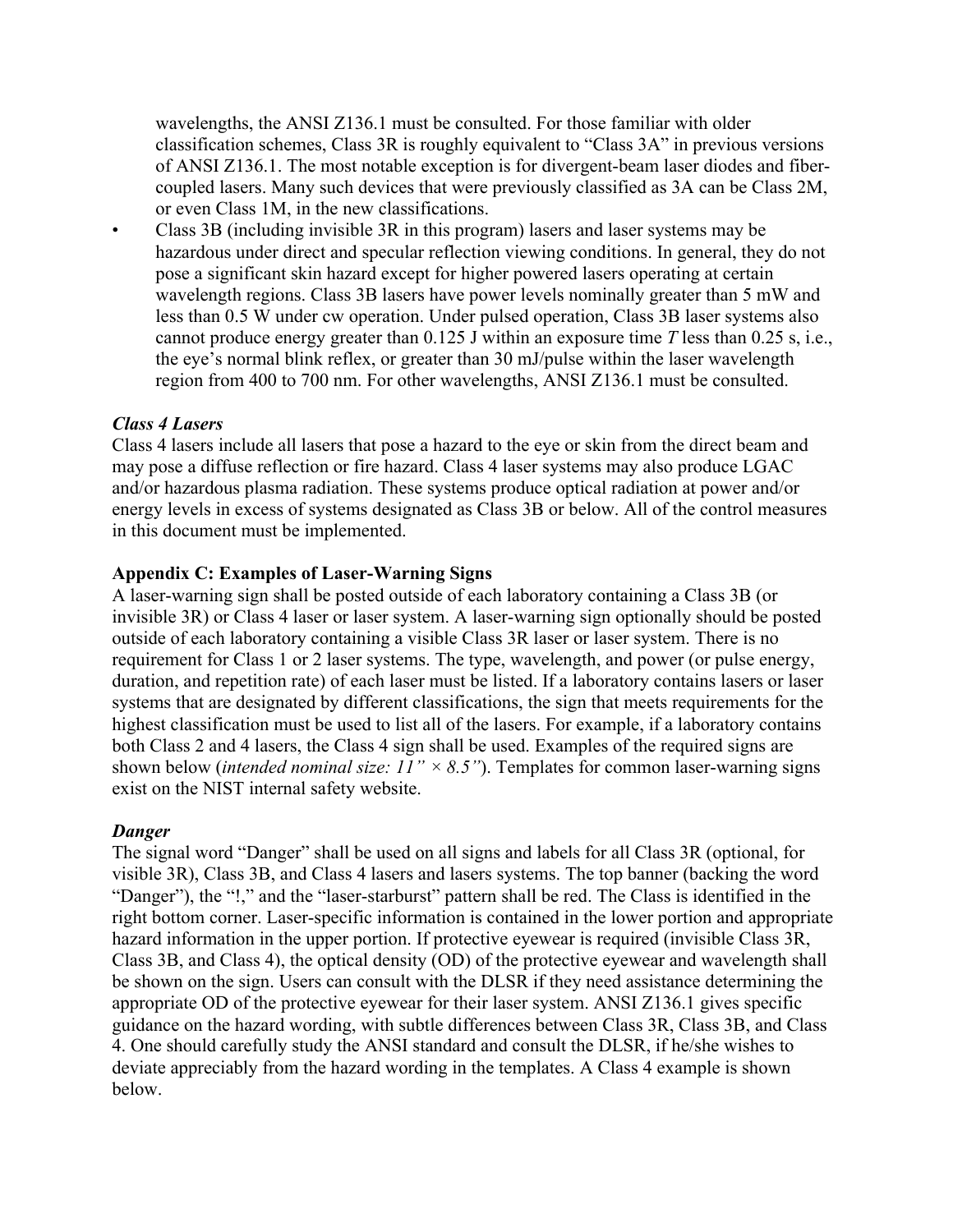| VISIBLE and/or INVISIBLE LASER RADIATION                                                    |
|---------------------------------------------------------------------------------------------|
| AVOID EYE OR SKIN EXPOSURE<br>TO DIRECT OR SCATTERED RADIATION                              |
| RESTRICTED AREA – NO ENTRY WITHOUT EXPLICIT<br>AUTHORIZATION WHEN LASER-WARNING LIGHT IS ON |
| PPROPRIATE LASER-PROTECTIVE EYEWEAR REQUIRED<br>WHEN LASER HAZARDS ARE PRESENT              |
| 488 nm Argon Laser - 5W<br>Protective Eyewear Requirement: OD 4 at 488 nm                   |
|                                                                                             |
| Class 4 (and Class 3b) Laser(s)                                                             |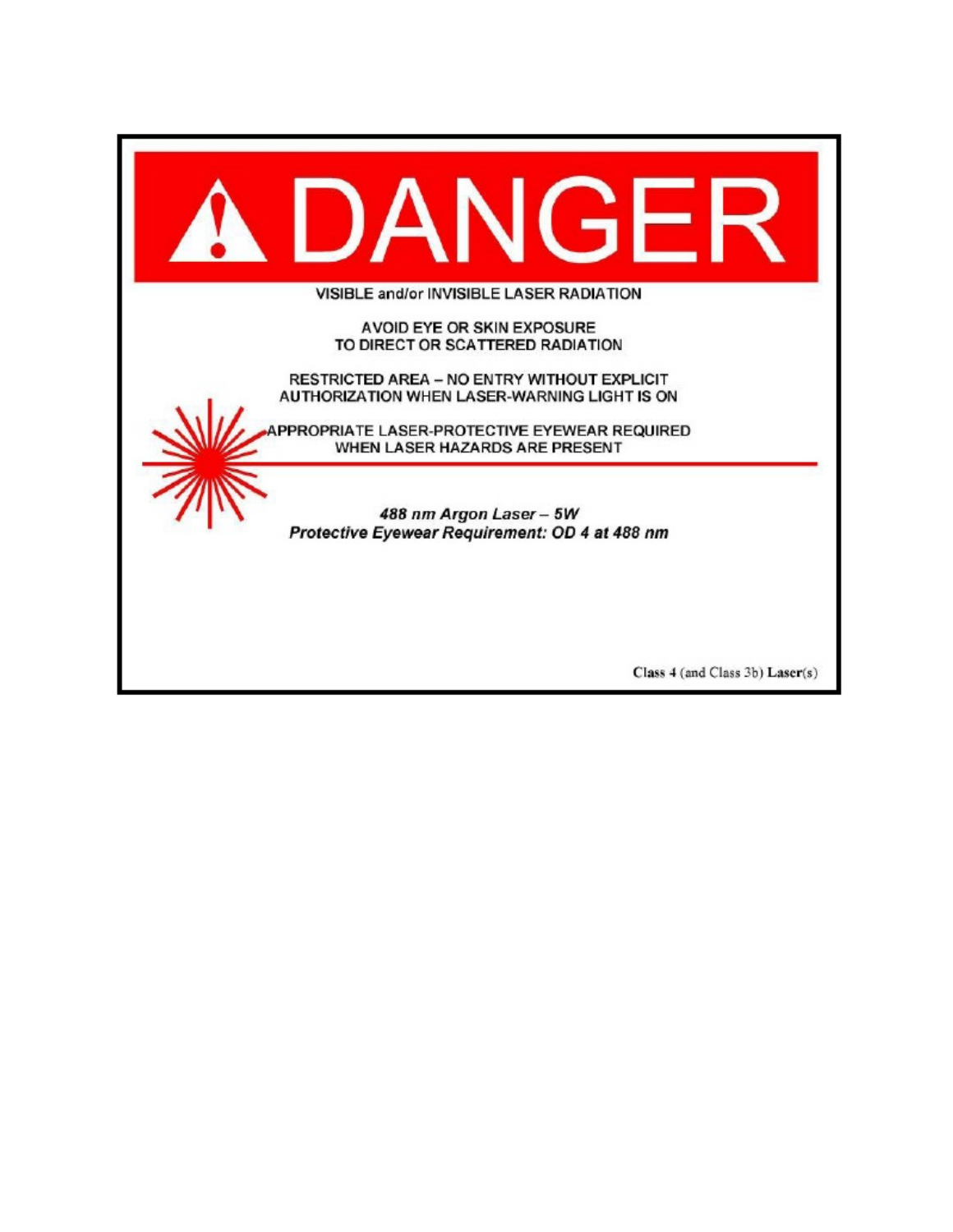#### *Caution*

The signal word "Caution" indicates a potentially hazardous situation which may result in minor or moderate injury. The "Caution" sign shall optionally be used with all signs and labels associated with Class 2 and Class 2M lasers and laser systems.

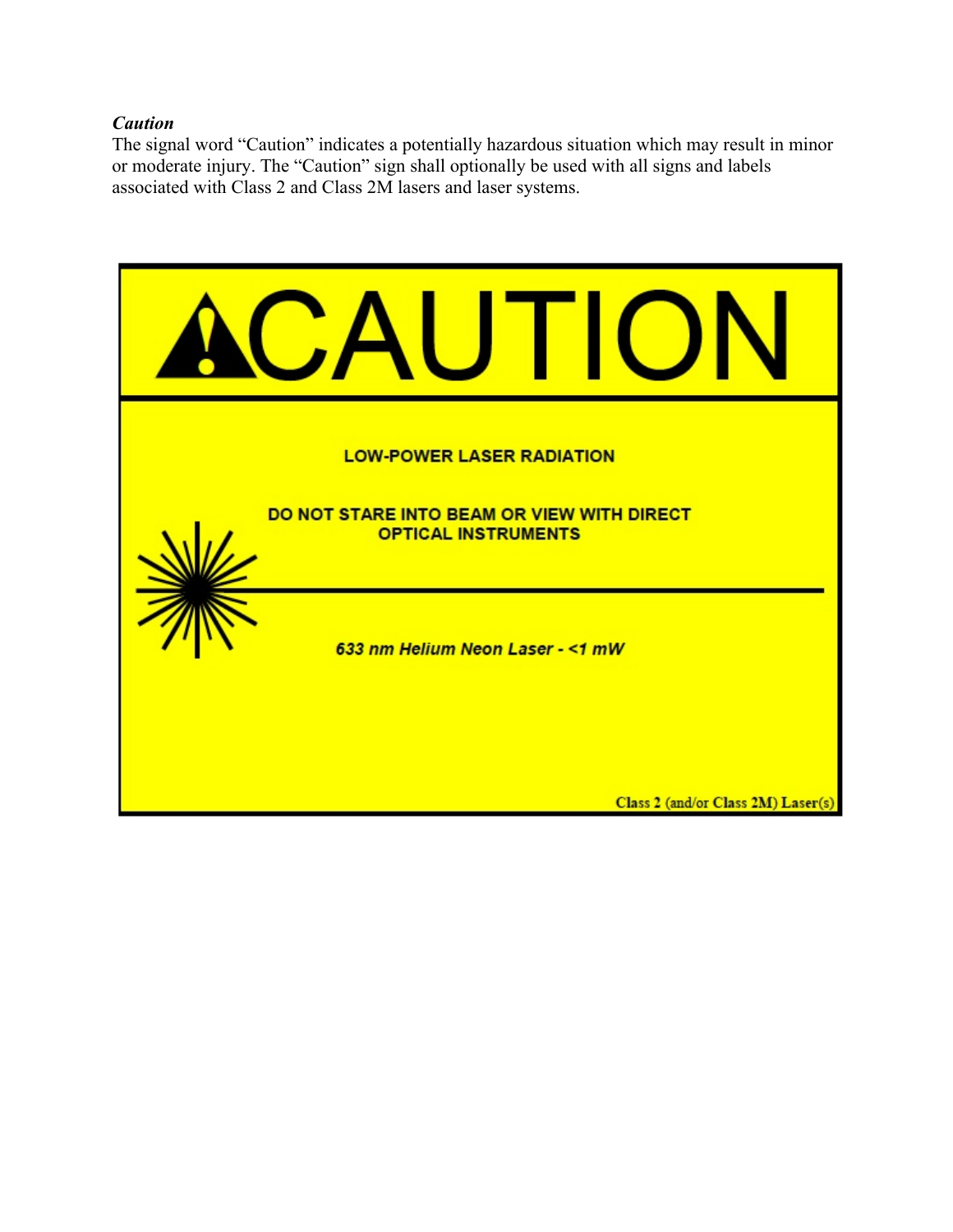*Notice*

When an area not normally posted as a laser area contains temporary accessible Class 3B (or invisible 3R) or Class 4 laser radiation (such as in the case of servicing of a device with an embedded laser), a sign, giving notice of the temporary hazard, shall be posted, as shown in the following example. The word "Notice" with a blue background is used for this sign. The "notice" sign must accompany a "danger" sign with specific details of the temporary hazard.

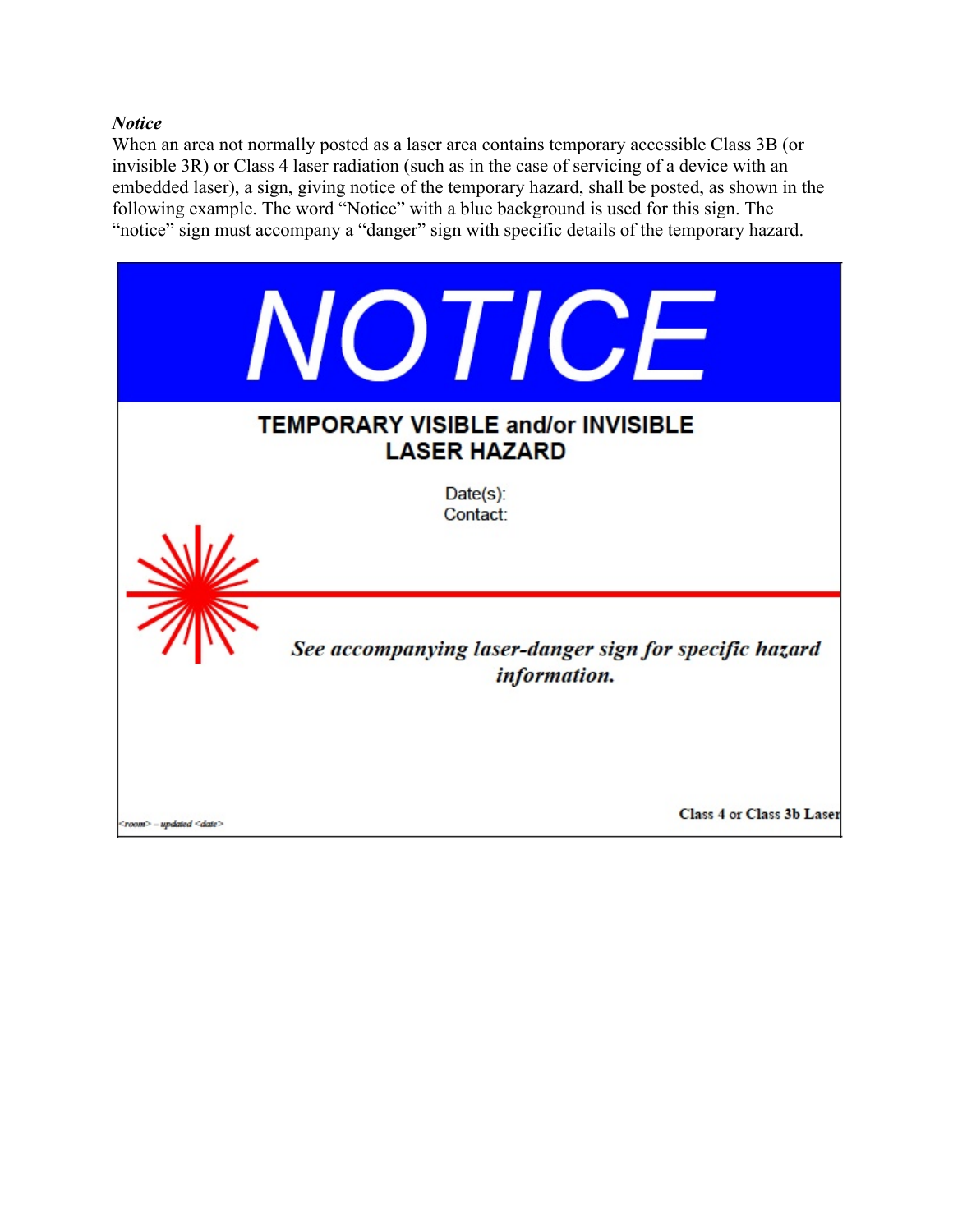#### **Appendix D: Example Guidance for Laser Control Area (LCA) Requirements**

This chart was developed by the NIST Optoelectronics Division to give at-a-glance guidance for implementation of the LCA requirements of this laser-safety program in a typical laser laboratory. It is to be used as a supplement to, not a substitute for, a thorough understanding of the requirements.

| Category                                                                                                                                                                                                        | Condition                                                                                                               | Laser-Protective<br>Eyewear?           | Laser-<br>Warning<br>Light On? | Sign Type | Door(s) Closed?            |  |  |  |
|-----------------------------------------------------------------------------------------------------------------------------------------------------------------------------------------------------------------|-------------------------------------------------------------------------------------------------------------------------|----------------------------------------|--------------------------------|-----------|----------------------------|--|--|--|
| $\boldsymbol{A}$                                                                                                                                                                                                | <b>ACCESSIBLE</b><br>Classes 3B <sup>T</sup> and 4                                                                      | v                                      | Y                              | "Danger"  | Y                          |  |  |  |
|                                                                                                                                                                                                                 | The limits of the room are the limits of the LCA. All spaces within the room are considered inside the LCA, and         |                                        |                                |           |                            |  |  |  |
|                                                                                                                                                                                                                 | exposure in excess of the Class 1 limit is <i>possible</i> anywhere in the room. Eyewear is required, the laser-warning |                                        |                                |           |                            |  |  |  |
|                                                                                                                                                                                                                 | light must be on, and all doors must be closed.                                                                         |                                        |                                |           |                            |  |  |  |
| B                                                                                                                                                                                                               | <b>CONTROLLED</b><br>Free-Space<br>Classes $3B^{\dagger}$ and 4                                                         | Outside LCA: N<br><b>Inside LCA: Y</b> |                                | "Danger"  | Y                          |  |  |  |
| The laser light within the room is confined to a smaller LCA within the room (with boundaries set by laser curtains                                                                                             |                                                                                                                         |                                        |                                |           |                            |  |  |  |
| or barriers, for example). During normal operation, no light beyond the Class 1 limit (including specular and                                                                                                   |                                                                                                                         |                                        |                                |           |                            |  |  |  |
| diffuse reflections) can pass beyond the boundaries of the LCA. Category A hazards exist within the LCA, and<br>personnel within the LCA must wear appropriate laser-protective eyewear. During non-routine use |                                                                                                                         |                                        |                                |           |                            |  |  |  |
| (alignment, installation, maintenance, etc.), if it is possible for laser radiation in excess of the Class 1 limit to be                                                                                        |                                                                                                                         |                                        |                                |           |                            |  |  |  |
| present beyond the normal LCA, then the room reverts to Category A and all requirements of Category A must be                                                                                                   |                                                                                                                         |                                        |                                |           |                            |  |  |  |
| met.                                                                                                                                                                                                            |                                                                                                                         |                                        |                                |           |                            |  |  |  |
|                                                                                                                                                                                                                 | <b>CONTROLLED</b>                                                                                                       | 3B: N                                  |                                |           | 3B: Recommended            |  |  |  |
|                                                                                                                                                                                                                 | Fiber-confined                                                                                                          | $4 \leq 1$ W): N                       |                                | "Danger"  | $4 \leq 1$ W): Recommended |  |  |  |

Optical-fiber confinement of laser radiation can often\* be considered a special case of an LCA. Fiber-based systems are considered controlled when all fibers are terminated and there is no accessible free-space laser light in excess of the Class 1 limit. This circumstance  $can$  allow for open lab  $door(s)$ , even when the laser is energized and the laser-warning light is on (such practice is not necessarily endorsed or recommended by this laser-safety program, however, and door(s) must be closed at any times that the room is unoccupied while the fiber system is energized). When fibers are disconnected, while the fiber system is energized, or when part of the light path traverses free space, the laser light is no longer controlled within the fiber system. In such cases, the area reverts to *Category A* (or Category  $B$ , if an appropriate alternate LCA exists).

 $4 (> 1 W)$ : Y\*

 $4 (> 1 W)$ : Y\*

\*For Class 4 lasers with power exceeding 1 W, fiber cannot generally be considered a dependable method for beam control, due to the considerable potential for fiber damage by such powers. The DLSR should be consulted for guidance if fiber is going to be used with powers in excess of 1 W.

|  | Class 3R                    | See section 8.2.3 for guidance on applying controls for Class 3R |     |                            |             |  |  |
|--|-----------------------------|------------------------------------------------------------------|-----|----------------------------|-------------|--|--|
|  | Class <sub>2</sub>          |                                                                  | N/A | "Caution"<br>(recommended) | Recommended |  |  |
|  | <b>EMBEDDED</b> and Class 1 |                                                                  | N/A | N/A                        | N/A         |  |  |

Embedded lasers are lasers that are incorporated into systems that are sealed in such a way that laser radiation is totally inaccessible during normal operation. Interlocks and permanent protective housings are examples of elements in an embedded system. In the event that there is access to Class 3B (or invisible 3R) or Class 4 laser radiation from such a device (during servicing, for example), temporary signage must be posted (see Appendix C), door(s) must be closed, and appropriate laser-protective eyewear must be worn.

Class 1 lasers are not considered laser hazards and, as such, do not require additional safety regulations. Class 1M requires specific labeling that states, "Do not view directly with hand-held magnifiers or microscopes" for a diverging beam, and "Do not view directly with binoculars or telescope" for collimated beams.

Note: Class 3B requirements also apply to invisible class 3R lasers

Classes 3B<sup>t</sup> and 4\*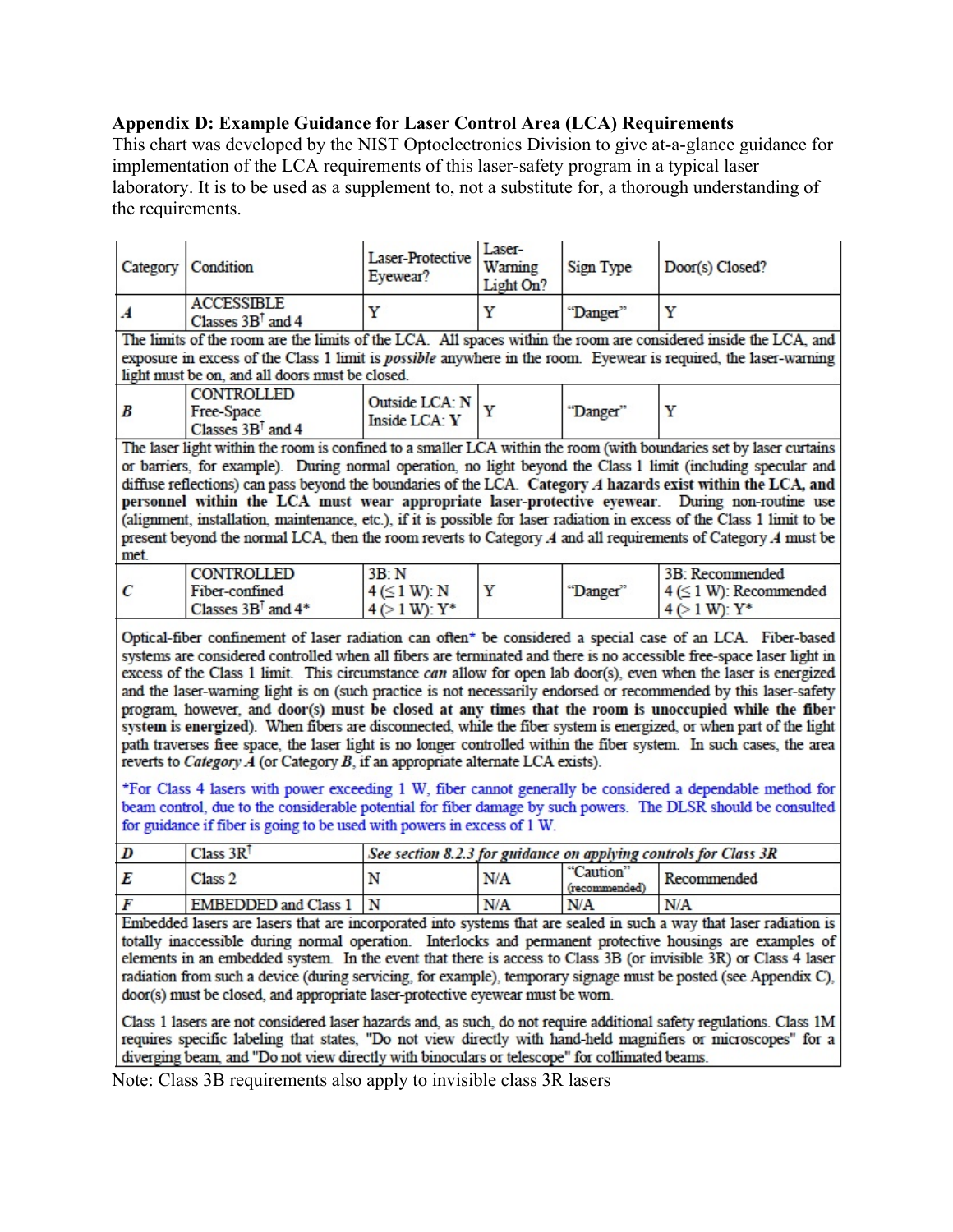## **Appendix E: General Standard Operating Procedure for Typical Standard Laser Usage and Applications**

All class 3B (and invisible 3R) and class 4 laser systems are required to have standard operating procedures (SOPs) established for turn on, alignment, use, and shut-down. For all commercial laser systems, the manufacturer's SOP/Manual will be followed. For modified or customized lasers and laser systems, the following basic safety protocols related to laser operation shall be followed. For lasers with unique requirements or special safety concerns, a customized, specific, detailed SOP is required.

Start-up.

- 1. Ensure that all personnel that will be working in the laser control area (LCA) have the appropriate laser protective eyewear for the wavelengths and power levels that can be present.
- 2. Confirm that the laser warning light is on before energizing the laser.
- 3. Ensure that all necessary engineering controls are in place, e.g. cavity-shutter, beam stops, shrouds, etc.
- 4. If water cooling is used, open water valves and visually check for coolant leaks
- 5. Bring power up to minimal level if possible.

Experimental beam alignment.

1. Confirm minimal power level setting of laser. Where possible, use beam attenuators, accounting for and controlling all reflection, to get laser power to the lowest usable alignment power.If coaxial lasers are available for alignment, ensure that the primary laser is safely shuttered before working with the secondary alignment laser.

2. If eyewear is needed during operation of the laser at the minimal power setting, a secondary method of safely viewing the beam should be employed, e.g. IR viewer, IR card, UV card, etc.

3. Confirm that all secondary specular reflections are accounted for, and blocked if necessary before increasing power.

Laser service and alignment.

1. Follow all practices for start-up and experimental beam alignment.

2. If laser wavelengths and/or power levels are in excess or are different from the posted hazards on the laser warning sign, a temporary notice sign must be placed outside of the LCA to warn of the increased hazard.

3. If alignment requires temporary removal of the laser housing, ensure that there is no exposure to electrical hazards; if exposure exists, follow the electrical safety procedures in this laser-safety program.

## Use.

1. All users within the LCA shall wear the appropriate laser protective eyewear. If wavelength or power changes are part of regular use, ensure that the laser protective eyewear for anyone within the LCA is designed to accommodate the different wavelengths and/or power levels.

2. If the beam is to be steered or redirected during use, ensure that all primary and secondary specular reflections are blocked or shielded, and cover the extent of the motion